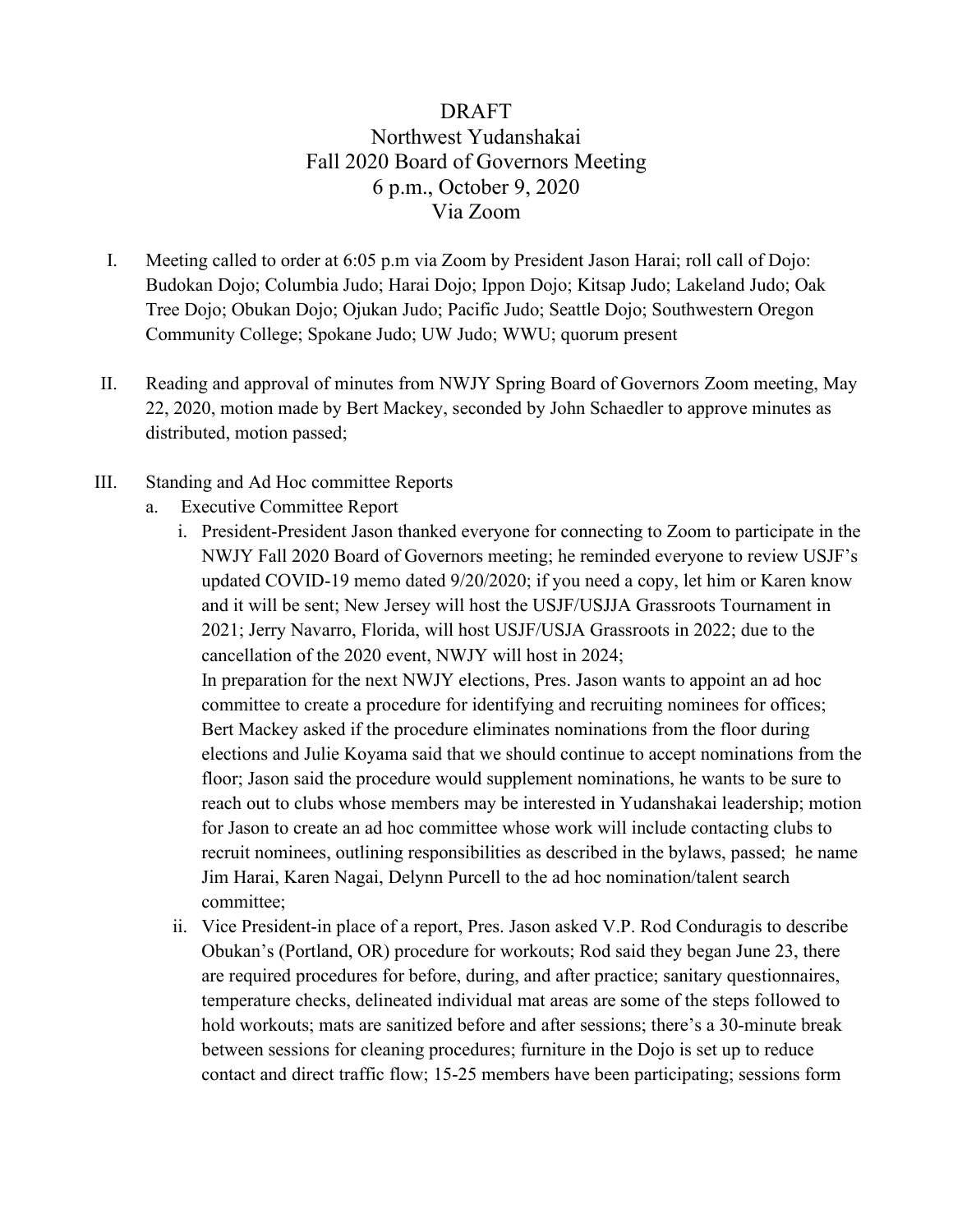#### NWJY Board of Governors Fall 2020 Minutes, page 2

Vice President's report continued

part of four-week modules; there have been six to seven absolute beginners; if someone tests positive, that individual is out for two weeks; so far, no one has tested positive;

Allen Monroe asked about USJF insurance and Kaz Davis said that USJF insurance doesn't cover COVID-19 due to negligence; our coverage applies to normal Judo activity;

- iii. USJF Registration-Chair Tim Reynolds reported that 20 clubs registered for 2020-2021; membership total is 660 compared to 847 for the prior year, (September 2019); USJF waived club registration fees for 2020-21 and clubs were asked to specify if they wanted a refund or would donate; Tim will work with the treasurer on refunds; Tim will work on aligning NWJY of January 1 with USJF club due deadline of August 1 through by-law amendment;
- iv. Treasurer-Jennifer Badertscher reported that she has been working on our nonprofit 501c3 status; 2012 may have been the last year taxes were filed; if we were to resurrect our status, there may be substantial back taxes and non-filing fees; she is researching the back fees and the cost of creating a new account; she has contacted an accountant who is familiar with Washington State regulation; our previous nonprofit status was filed in the state of Oregon; there is no quote available for the work that may be needed but she suggest allocating \$3,000 for professional accounting services; Rob Schab said that he belongs to another organization that paid over \$5,000 for the same services; A motion was made by Bert Mackey and seconded by Dave Christianson to allocate \$3,000 from unspent budget to pay for professional services to restore our 501c3 status; the motion was amended by Bert Mackey to increase the allocation to \$5,000, and seconded by Tim Reynolds; the motion was approved.

Our budget balance for Fall 2020 is \$47,165.22 (checking \$18,994.63, CD combined \$28,170.59); we received the Dec. 2019-Feb. 2020 payment from USJF before the March shutdown;

- v. Counsel-no report
- vi. Board of Examiners-Chair Mike Purcell announced that Kodokan Sensei Sameshima appeared on YouTube;

These promotions were approved by the NWJY Board of Examiners on Friday, October 2, 2020:

- 1. Albrecht, Brad, Shodan, North Sound
- 2. Cappoen, Bradden, Shodan, Seiwakan
- 3. Ly, Phong, Shodan, Shudokan
- 4. Park, Paul, Shodan, Seiwakan
- 5. Swanson-Dinsmore, Nathan, Shodan, WWU
- 6. Aramori, Eric, Nidan, Oak Tree
- 7. Los Banos, Lukela, Nidan, Oak Tree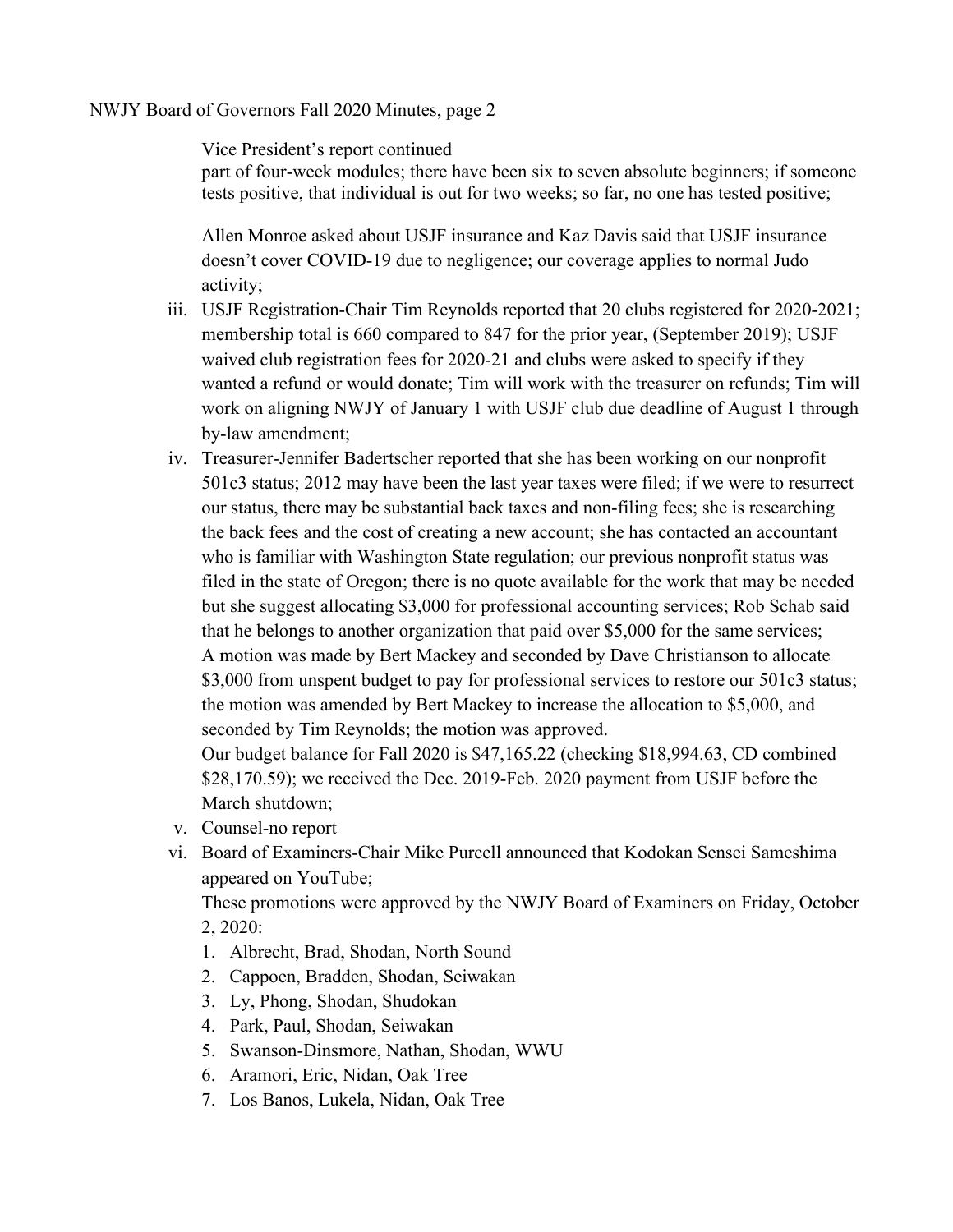NWJY Board of Governors Spring 2020 Minutes, page 3

Promotions continued

- 8. Graden, Eric, Sandan, Kitsap
- 9. Lee, Ryan, Sandan, Seiwakan
- 10. Los Banos, Lopaka, Sandan, Oak Tree
- 11. Daglen, Bevin, Yodan, Seiwakan
- 12. Marcella, Michael, Yodan, Pacific Judo
- 13. Moss, Jan, Shichidan, Kitsap

Board of Examiners holding rank of godan and higher voted to recommend Jan Moss, Kitsap Judo, for promotion to Shichidan  $(7<sup>th</sup>$  degree) to USJF; her applications will be presented to the national committee for consideration in Spring 2021.

- b. Standards Committee-no report
- c. Women's Committee-no report
- d. Coach/Teacher Education Committee-teacher certification is available online;
- e. Public Relations Committee-Dave Christianson reported that the website is being viewed by our membership; fees increased; he'll talk with Dave Johnson, USJA Judo technical expert, about making event registration smoother;
- f. Junior/Senior Development-no report
- g. Kata Committee-Mike Purcell reported that the Pan American Judo Confederation held a webinar on October 3 and Nage No Kata was featured; 2020 PanAm Kata Championships has been moved to Guadalajara, Mexico, and will take place on November 22, 2020;
- h. Refereeing Committee-Patrick Lo reported that there have been online clinics and roundtables but no tournaments; Brian Toth, Seattle Dojo, is on a recently released list of "A" candidates; Bert Mackey said there won't be any rule changes; if Tokyo hosts Olympics next year, it will be televised; tryouts will have to be held to qualify; Pres. Jason said that Johnny Prado is holding workouts in Florida;
- i. Self Defense Committee-John Schaedler reported that the USJF Self Defense Committee is working with the national office to inform certified Self Defense instructors to recertify and that the certification will be good for two years due to the suspension of activities; Rod Conduragis asked about the curriculum, goals, scope; John Schaedler responded that self defense training was a way to recruit for Judo and a value added aspect of being a USJF member club; people are looking for ways to be active and to exercise; Jim Harai asked if certified self defense instructors will be contacted about renewal and Schaedler responded that the Committee has names but no contact info;

# IV. Old Business

Motion was made by John Schaedler and seconded by Jim Harai to add the Self Defense Committee description to Section XXX, Standing Committee Article H to NWJY By-laws,